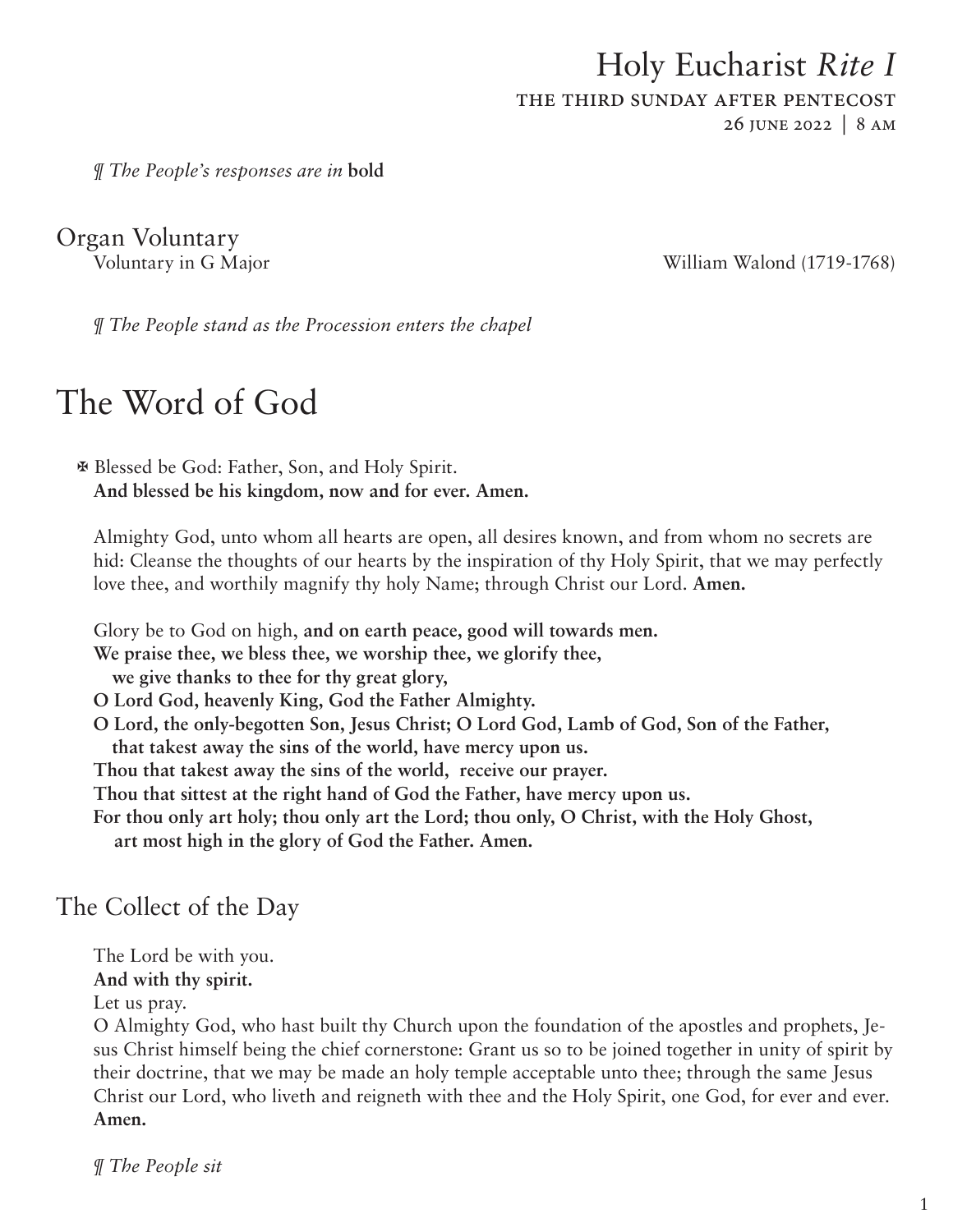## The First Lesson

A Reading from the First Book of Kings.

The Lord said to Elijah, "Go, return on your way to the wilderness of Damascus; when you arrive, you shall anoint Hazael as king over Aram. Also you shall anoint Jehu son of Nimshi as king over Israel; and you shall anoint Elisha son of Shaphat of Abel-meholah as prophet in your place." So he set out from there, and found Elisha son of Shaphat, who was plowing. There were twelve yoke of oxen ahead of him, and he was with the twelfth. Elijah passed by him and threw his mantle over him. He left the oxen, ran after Elijah, and said, "Let me kiss my father and my mother, and then I will follow you." Then Elijah said to him, "Go back again; for what have I done to you?" He returned from following him, took the yoke of oxen, and slaughtered them; using the equipment from the oxen, he boiled their flesh, and gave it to the people, and they ate. Then he set out and followed Elijah, and became his servant.

19:15-16, 19-21 (NRSV)

The Word of the Lord. **Thanks be to God.** 

## The Gradual

Protect me, O God, for I take refuge in you; \* **I have said to the Lord, "You are my Lord, my good above all other."** All my delight is upon the godly that are in the land, \* **upon those who are noble among the people.** But those who run after other gods \* **shall have their troubles multiplied.** Their libations of blood I will not offer, \* **nor take the names of their gods upon my lips.** O Lord, you are my portion and my cup; \* **it is you who uphold my lot.** My boundaries enclose a pleasant land; \* **indeed, I have a goodly heritage.** I will bless the Lord who gives me counsel; \* **my heart teaches me, night after night.** I have set the Lord always before me; \* **because he is at my right hand I shall not fall.** My heart, therefore, is glad, and my spirit rejoices; \* **my body also shall rest in hope.** For you will not abandon me to the grave, \* **nor let your holy one see the Pit.** You will show me the path of life;  $*$ **in your presence there is fullness of joy, and in your right hand are pleasures for evermore.**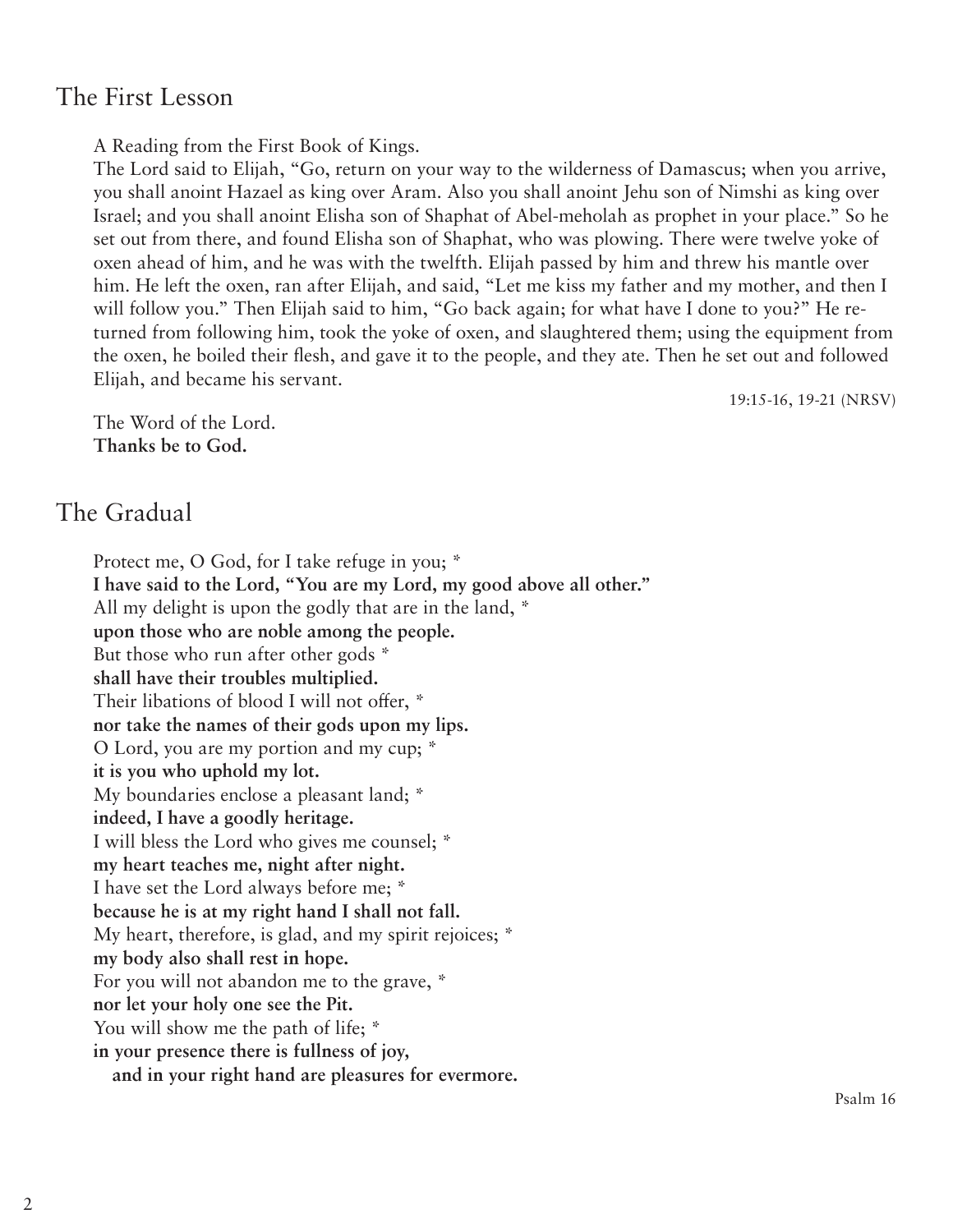## The Second Lesson

A Reading from the Letter of Paul to the Galatians.

For freedom Christ has set us free. Stand firm, therefore, and do not submit again to a yoke of slavery. For you were called to freedom, brothers and sisters; only do not use your freedom as an opportunity for self-indulgence, but through love become slaves to one another. For the whole law is summed up in a single commandment, "You shall love your neighbor as yourself." If, however, you bite and devour one another, take care that you are not consumed by one another. Live by the Spirit, I say, and do not gratify the desires of the flesh. For what the flesh desires is opposed to the Spirit, and what the Spirit desires is opposed to the flesh; for these are opposed to each other, to prevent you from doing what you want. But if you are led by the Spirit, you are not subject to the law. Now the works of the flesh are obvious: fornication, impurity, licentiousness, idolatry, sorcery, enmities, strife, jealousy, anger, quarrels, dissensions, factions, envy, drunkenness, carousing, and things like these. I am warning you, as I warned you before: those who do such things will not inherit the kingdom of God. By contrast, the fruit of the Spirit is love, joy, peace, patience, kindness, generosity, faithfulness, gentleness, and self-control. There is no law against such things. And those who belong to Christ Jesus have crucified the flesh with its passions and desires. If we live by the Spirit, let us also be guided by the Spirit.

5:1,13-25 (NRSV)

The Word of the Lord. **Thanks be to God.**

*¶ The People stand*

## The Gospel

The Holy  $\mathcal F$  Gospel of our Lord Jesus Christ according to Luke. **Glory be to thee, O Lord.**

When the days drew near for Jesus to be taken up, he set his face to go to Jerusalem. And he sent messengers ahead of him. On their way they entered a village of the Samaritans to make ready for him; but they did not receive him, because his face was set toward Jerusalem. When his disciples James and John saw it, they said, "Lord, do you want us to command fire to come down from heaven and consume them?" But he turned and rebuked them. Then they went on to another village. As they were going along the road, someone said to him, "I will follow you wherever you go." And Jesus said to him, "Foxes have holes, and birds of the air have nests; but the Son of Man has nowhere to lay his head." To another he said, "Follow me." But he said, "Lord, first let me go and bury my father." But Jesus said to him, "Let the dead bury their own dead; but as for you, go and proclaim the kingdom of God." Another said, "I will follow you, Lord; but let me first say farewell to those at my home." Jesus said to him, "No one who puts a hand to the plow and looks back is fit for the kingdom of God."

9:51-62 (NRSV)

The Gospel of the Lord. **Praise be to thee, O Christ.**

*¶ The People sit*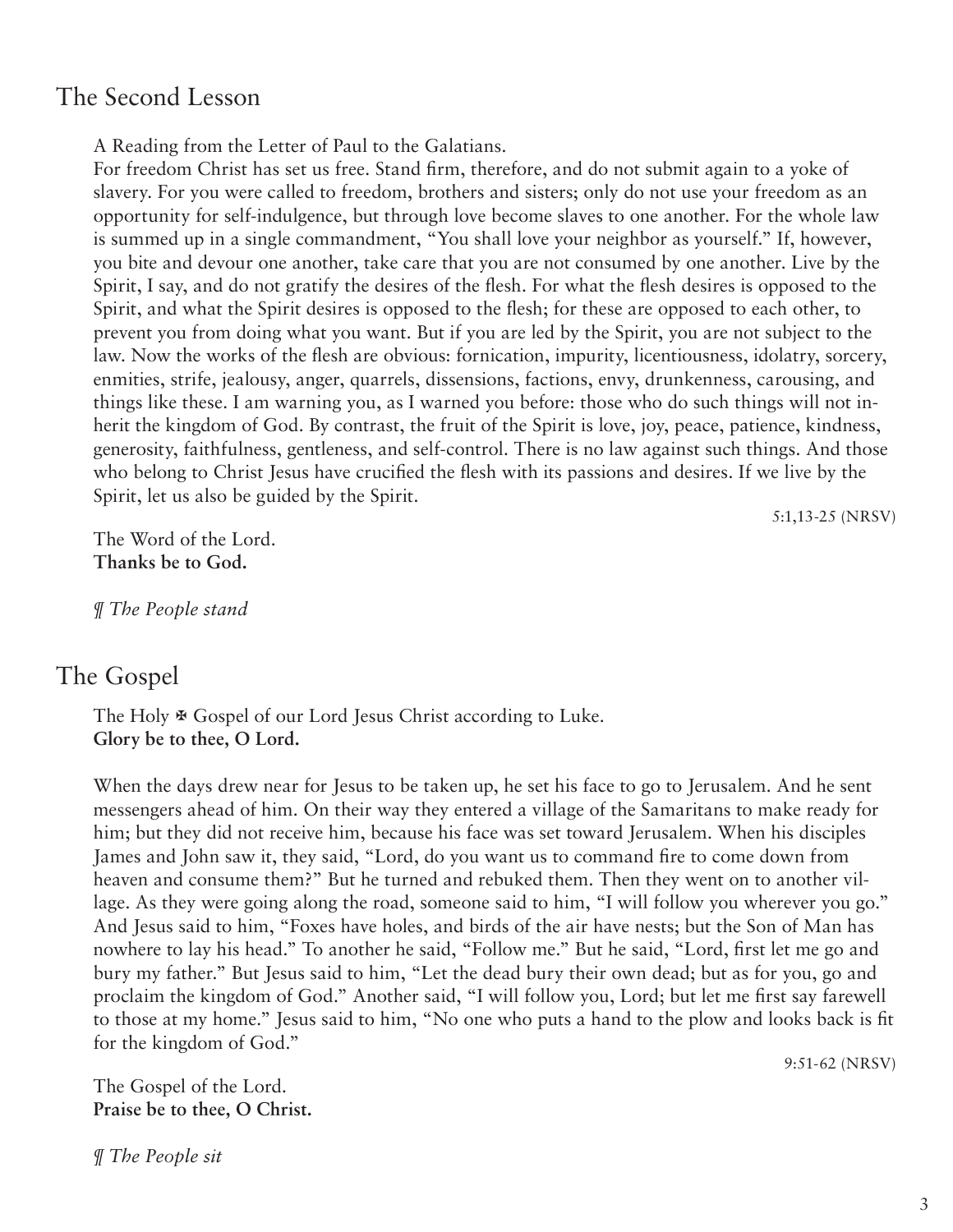# The Homily

*¶ The People stand*

#### The Nicene Creed

- **We believe in one God, the Father, the Almighty, maker of heaven and earth, of all that is, seen and unseen.**
- **We believe in one Lord, Jesus Christ, the only Son of God, eternally begotten of the Father, God from God, Light from Light, true God from true God, begotten, not made,**
	- **of one Being with the Father. Through him all things were made.**
	- **For us and for our salvation he came down from heaven:**

 **by the power of the Holy Spirit he became incarnate from the Virgin Mary, and was made man.**

**For our sake he was crucified under Pontius Pilate; he suffered death and was buried. On the third day he rose again in accordance with the Scriptures; he ascended into heaven and is seated at the right hand of the Father.**

**He will come again in glory to judge the living and the dead, and his kingdom will have no end. We believe in the Holy Spirit, the Lord, the giver of life, who proceeds from the Father and the Son. With the Father and the Son he is worshiped and glorified.**

 **He has spoken through the Prophets. We believe in one holy catholic and apostolic Church. We acknowledge one baptism for the forgiveness of sins.**

We look for the  $\Phi$  resurrection of the dead, and the life of the world to come. Amen.

## The Prayers of the People, Confession, & Peace

Let us pray for the whole state of Christ's Church and the world.

Almighty and everliving God, who in thy holy Word hast taught us to make prayers, and supplications, and to give thanks for all men:

Receive these our prayers which we offer unto thy divine Majesty, beseeching thee to inspire continually the Universal Church with the spirit of truth, unity, and concord; and grant that all those who do confess thy holy Name may agree in the truth of thy holy Word, and live in unity and godly love.

Give grace, O heavenly Father, to all bishops and other ministers [especially \_\_\_\_\_\_\_\_\_ ], that they may, both by their life and doctrine, set forth thy true and lively Word, and rightly and duly administer thy holy Sacraments.

And to all thy people give thy heavenly grace, and especially to this congregation here present; that, with meek heart and due reverence, they may hear and receive thy holy Word, truly serving thee in holiness and righteousness all the days of their life.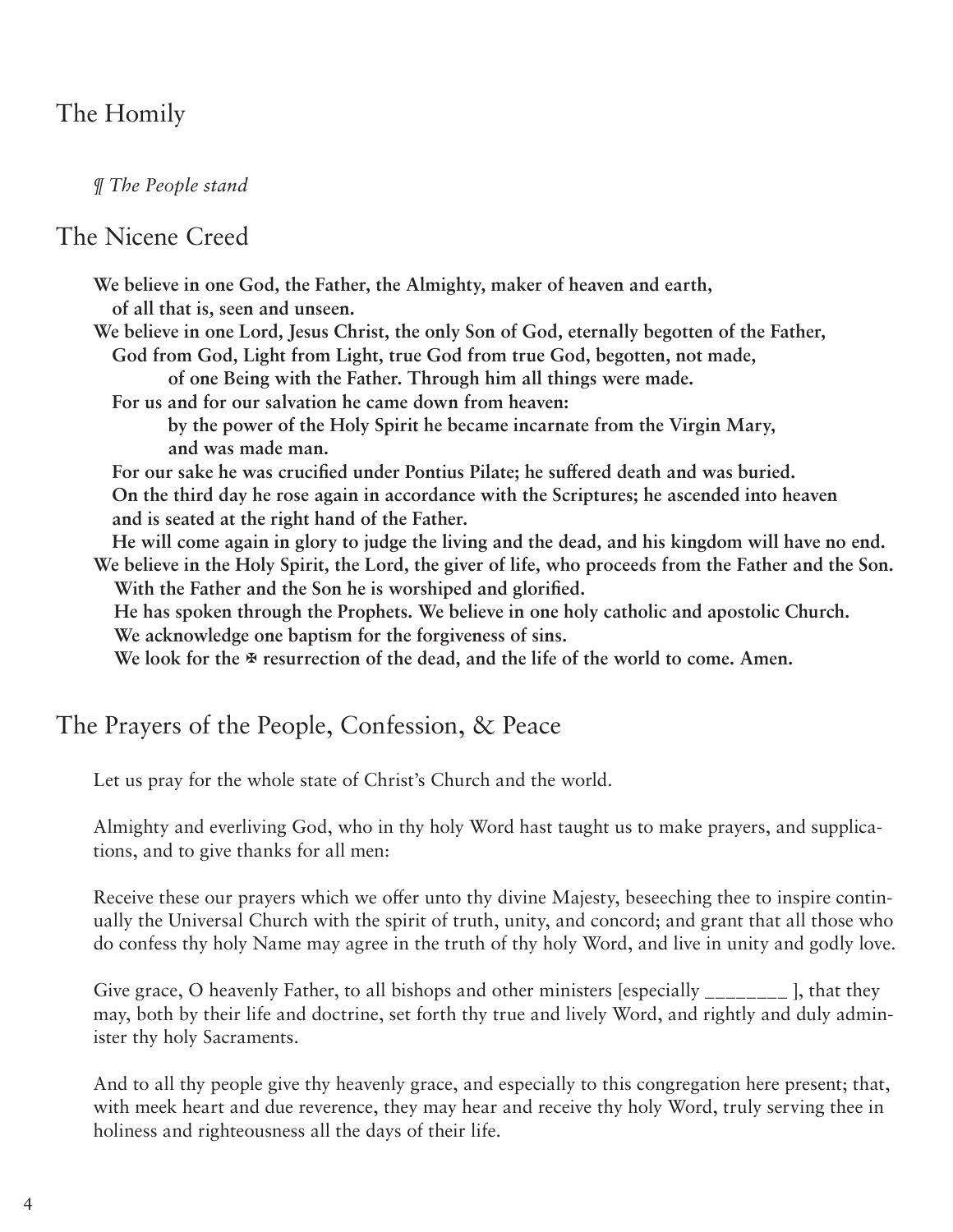We beseech thee also so to rule the hearts of those who bear the authority of government in this and every land [especially \_\_\_\_\_\_\_\_] , that they may be led to wise decisions and right actions for the welfare and peace of the world.

Open, O Lord, the eyes of all people to behold thy gracious hand in all thy works, that, rejoicing in thy whole creation, they may honor thee with their substance, and be faithful stewards of thy bounty.

And we most humbly beseech thee, of thy goodness, O Lord, to comfort and succor [\_\_\_\_\_\_\_ and] all those who in this transitory life, are in trouble, sorrow, need, sickness, or any other adversity.

#### *¶ Additional petitions and thanksgivings may be included here.*

And we also bless thy holy Name for all thy servants departed  $\mathcal F$  this life in thy faith and fear [especially \_\_\_\_\_\_\_\_ ], beseeching thee to grant them continual growth in thy love and service; and to grant us grace so to follow the good examples of [ \_\_\_\_\_\_\_\_ and of] all thy saints, that with them we may be partakers of thy heavenly kingdom.

Grant these our prayers, O Father, for Jesus Christ's sake, our only Mediator and Advocate. **Amen.**

Let us humbly confess our sins unto Almighty God.

Most merciful God, **we confess that we have sinned against thee in thought, word, and deed, by what we have done, and by what we have left undone.**

**We have not loved thee with our whole heart; we have not loved our neighbors as ourselves. We are truly sorry and we humbly repent.**

**For the sake of thy Son Jesus Christ, have mercy on us and forgive us; that we may delight in thy will, and walk in thy ways, to the glory of thy Name. Amen.**

Almighty God, our heavenly Father, who of his great mercy hath promised forgiveness of sins to all those who with hearty repentance and true faith turn unto him, have mercy upon you, pardon  $\mathbb{F}$ and deliver you from all your sins, confirm and strengthen you in all goodness, and bring you to everlasting life; through Jesus Christ our Lord. **Amen.**

The peace of the Lord be always with you. **And with thy spirit.**

*The Celebrant may say an Offertory sentence*

Music at the Offertory

Voluntary in G Minor Samuel Long (18th century)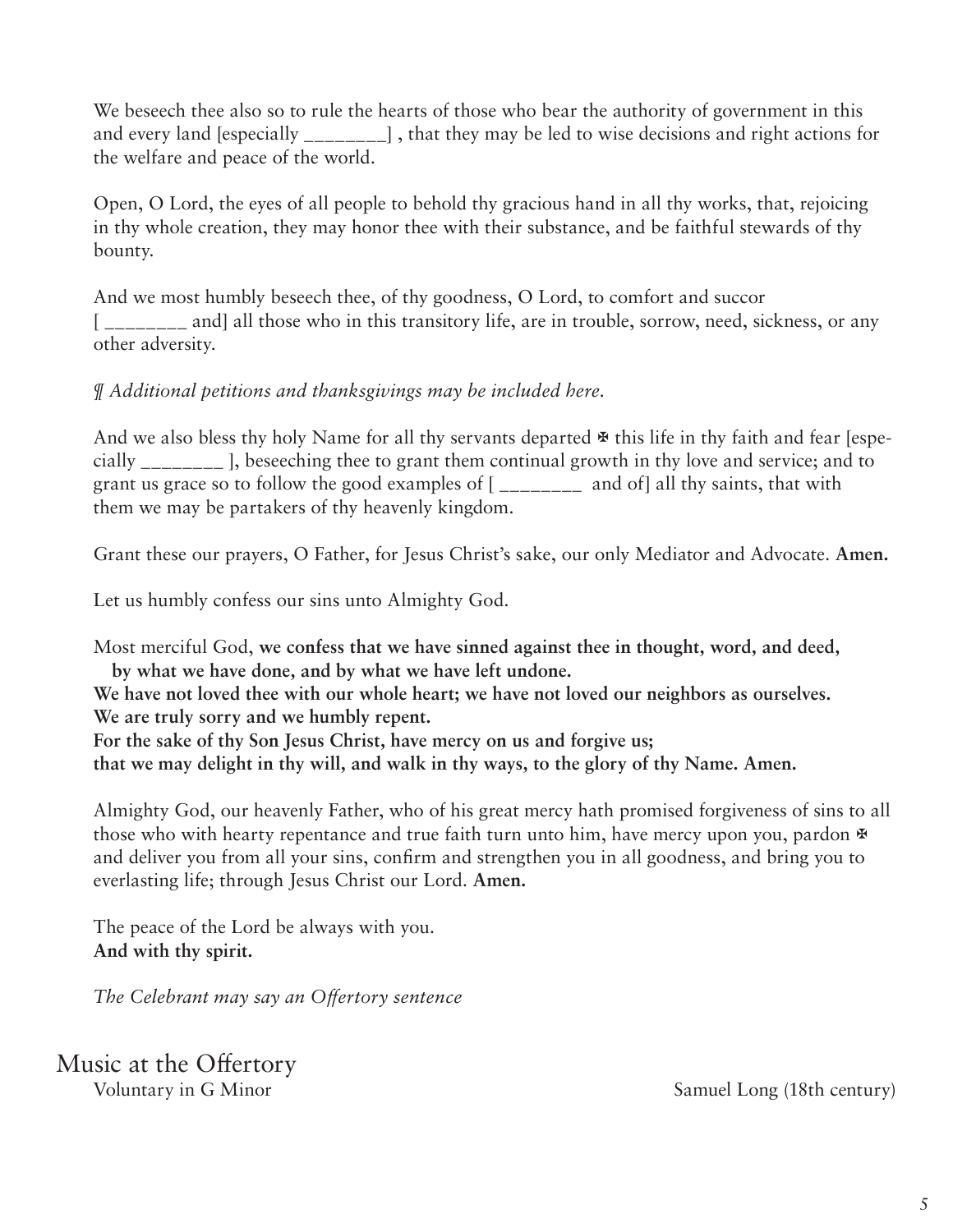# The Holy Communion

#### *¶ The People stand as the gifts are brought forward*

The Lord be with you. **And with thy spirit.** Lift up your hearts. **We lift them up unto the Lord.** Let us give thanks unto our Lord God. **It is meet and right so to do.** It is very meet, right, and our bounden duty, that we should at all times, and in all places, give thanks unto thee, O Lord, holy Father, almighty, everlasting God.

#### *¶ Here a Proper Preface is sung or said*

Therefore with Angels and Archangels, and with all the company of heaven, we laud and magnify thy glorious Name; evermore praising thee, and saying,

### **Holy, holy, holy, Lord God of Hosts: Heaven and earth are full of thy glory. Glory be to thee, O Lord Most High.**

#### X **Blessed is he that cometh in the name of the Lord. Hosanna in the highest.**

All glory be to thee, Almighty God, our heavenly Father, for that thou, of thy tender mercy, didst give thine only Son Jesus Christ to suffer death upon the cross for our redemption; who made there, by his one oblation of himself once offered, a full, perfect, and sufficient sacrifice, oblation, and satisfaction, for the sins of the whole world; and did institute, and in his holy Gospel command us to continue, a perpetual memory of that his precious death and sacrifice, until his coming again.

For in the night in which he was betrayed, he took bread; and when he had given thanks, he brake it, and gave it to his disciples, saying, "Take, eat, this is my Body, which is given for you. Do this in remembrance of me." Likewise, after supper, he took the cup; and when he had given thanks, he gave it to them, saying, "Drink ye all of this; for this is my Blood of the New Testament, which is shed for you, and for many, for the remission of sins. Do this, as oft as ye shall drink it, in remembrance of me."

Wherefore, O Lord and heavenly Father, according to the institution of thy dearly beloved Son our Savior Jesus Christ, we, thy humble servants, do celebrate and make here before thy divine Majesty, with these thy holy gifts, which we now offer unto thee, the memorial thy Son hath commanded us to make; having in remembrance his blessed passion and precious death, his mighty resurrection and glorious ascension; rendering unto thee most hearty thanks for the innumerable benefits procured unto us by the same.

And we most humbly beseech thee, O merciful Father, to hear us; and, of thy almighty goodness, vouchsafe to bless and sanctify, with thy Word and Holy Spirit, these thy gifts and creatures of bread and wine; that we, receiving them according to thy Son our Savior Jesus Christ's holy institution, in remembrance of his death and passion, may be partakers of his most blessed Body and Blood.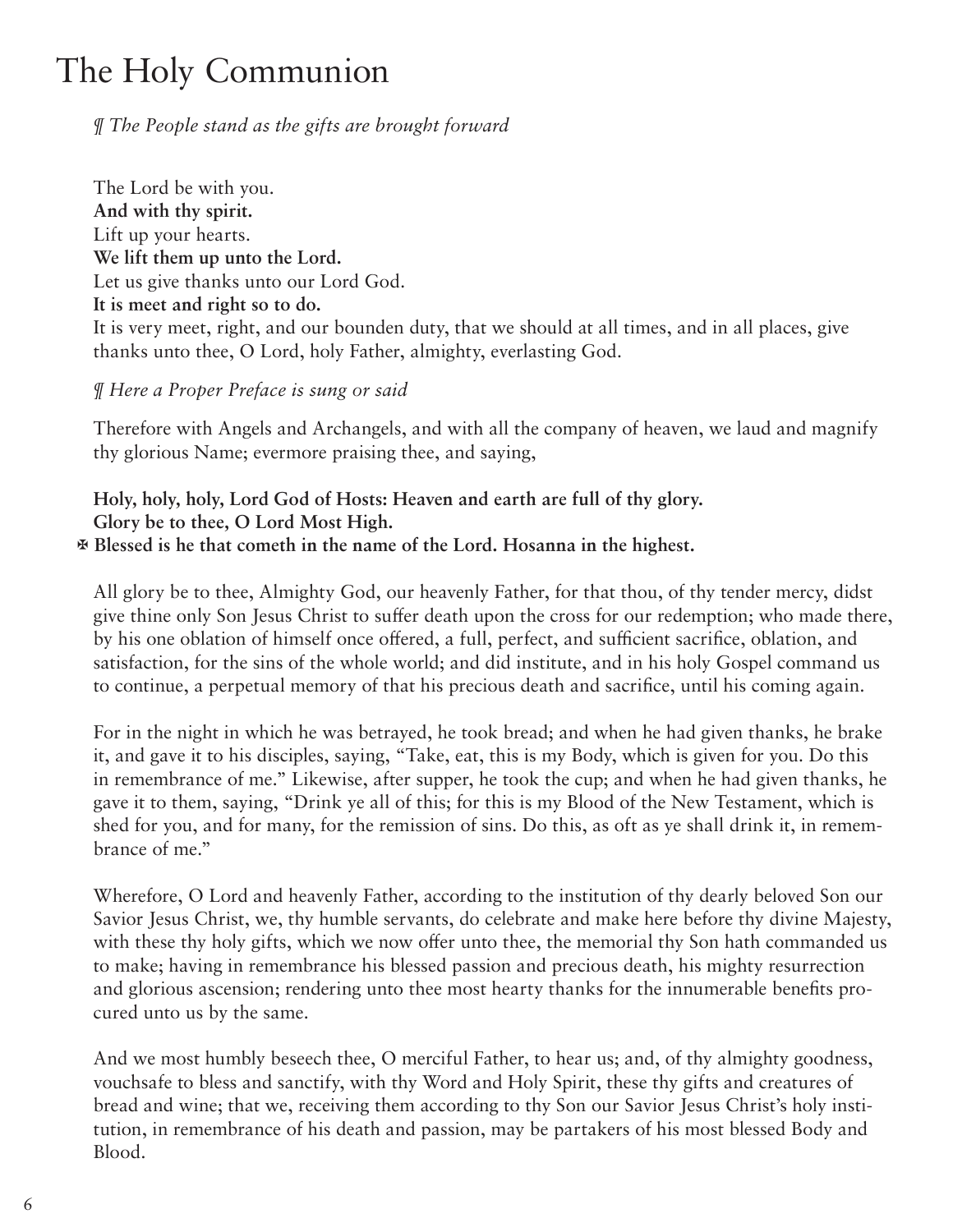And we earnestly desire thy fatherly goodness mercifully to accept this our sacrifice of praise and thanksgiving; most humbly beseeching thee to grant that, by the merits and death of thy Son Jesus Christ, and through faith in his blood, we, and all thy whole Church, may obtain remission of our sins, and all other benefits of his passion.

And here we offer and present unto thee, O Lord, our selves, our souls and bodies, to be a reasonable, holy, and living sacrifice unto thee; humbly beseeching thee that we, and all others who shall be partakers of this Holy Communion, may worthily receive the most precious Body and Blood of thy Son Jesus Christ, be filled with thy grace and heavenly benediction, and made one body with him, that he may dwell in us, and we in him.

And although we are unworthy, through our manifold sins, to offer unto thee any sacrifice, yet we beseech thee to accept this our bounden duty and service, not weighing our merits, but pardoning our offenses, through Jesus Christ our Lord;

By whom, and with whom, in the unity of the Holy Ghost, all honor and glory be unto thee, O Father Almighty, world without end. **AMEN.**

And now, as our Savior Christ hath taught us, we are bold to say, **Our Father, who art in heaven, hallowed be thy Name,** 

**thy kingdom come, thy will be done, on earth as it is in heaven.**

**Give us this day our daily bread.**

**And forgive us our trespasses, as we forgive those who trespass against us.**

**And lead us not into temptation, but deliver us from evil.**

**For thine is the kingdom, and the power, and the glory, for ever and ever. Amen.**

#### *¶ The Celebrant breaks the consecrated Bread*

Alleluia. Christ our Passover is sacrificed for us; **Therefore let us keep the feast. Alleluia.**

#### *¶ The following may be said*

O Lamb of God, that takest away the sins of the world, **have mercy upon us.**

O Lamb of God, that takest away the sins of the world, **have mercy upon us.**

O Lamb of God, that takest away the sins of the world, **grant us thy peace.**

#### *¶ The following may be said*

**We do not presume to come to this thy Table, O merciful Lord, trusting in our own righteousness, but in thy manifold and great mercies. We are not worthy so much as to gather up the crumbs under thy Table. But thou art the same Lord whose property is always to have mercy. Grant us therefore, gracious Lord, so to eat the flesh of thy dear Son Jesus Christ, and to drink his blood, that we may evermore dwell in him, and he in us. Amen.**

*¶ Facing the People, the Celebrant may say an Invitation to Communion.*

*¶ Per updated guidelines wine will now be offered. If you wish to receive wine, please drink directly from the chalice but avoid intinction (dipping the host in the wine). If you choose not to receive wine, please know that receiving the host only is still full communion.*